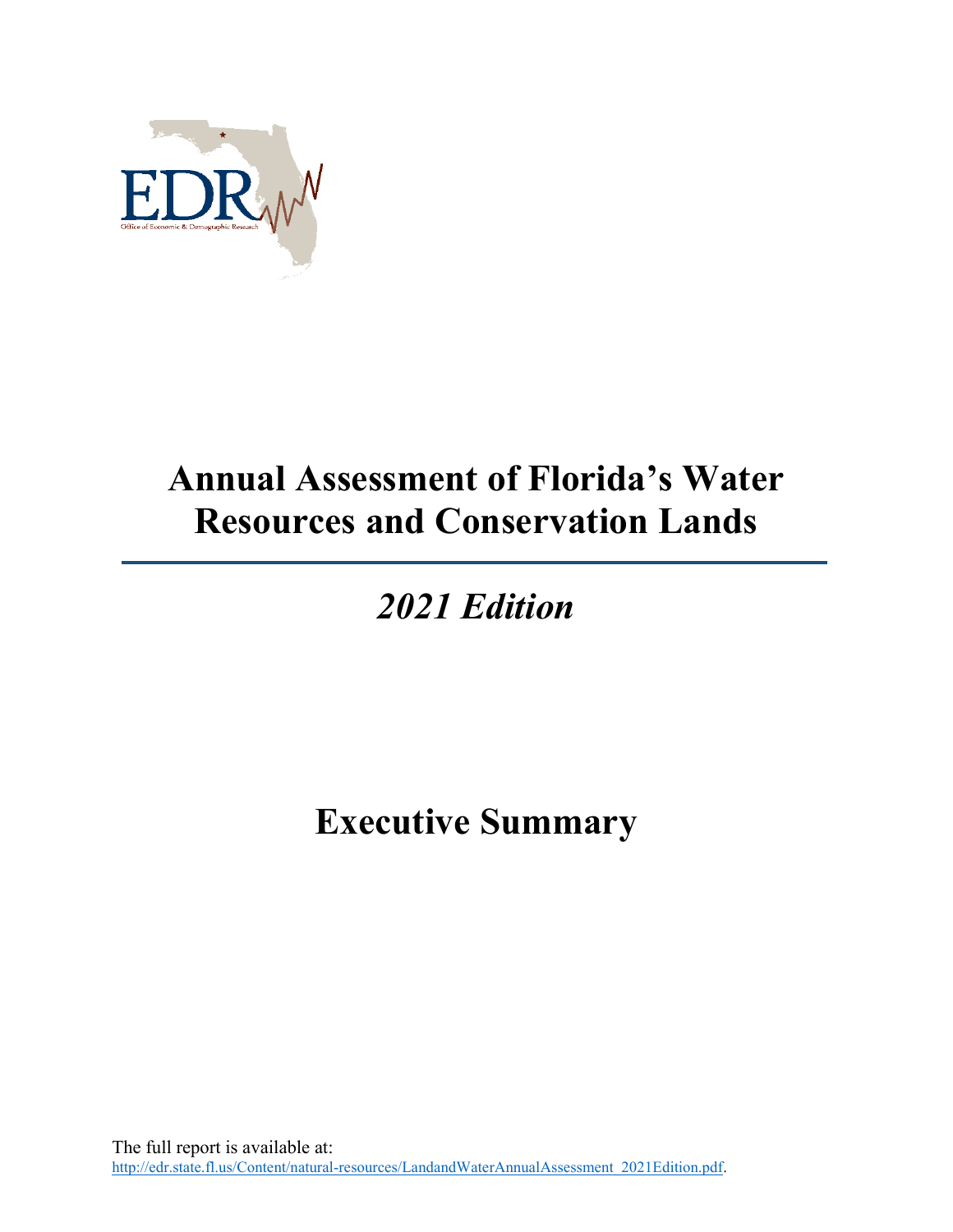## **Executive Summary**

The Office of Economic and Demographic Research (EDR) has completed the fifth annual assessment of Florida's water resources and conservation lands pursuant to section 403.928, Florida Statutes. The report presents topics in isolation that, at least in part, overlap. Land conservation, water supply, water quality, and water infrastructure are all interrelated, and investments in one of these areas will almost certainly benefit another.

Lands can be acquired for conservation by public or private entities and can be obtained in fee or less-than-fee simple ownership. Once acquired, the lands are typically managed to maintain their conservation purposes. As such, expenditures on conservation lands can be categorized into acquisition expenditures and management expenditures. In Fiscal Year 2019-20, the State of Florida expended \$77.5 million on conservation land acquisition and \$220.5 million on conservation land management.<sup>1</sup> Regarding the impact on ad valorem taxation, roughly 1.8 percent of the statewide county tax base and 1.6 percent of the statewide school tax base have been removed from the tax roll as a result of the total acquisitions to date. This translates into, on net, \$294.8 million in county taxes and \$224.6 million in school taxes that were shifted to other property owners or lost due to lands being held in conservation in 2020.<sup>2</sup>

Approximately 30 percent of all land in the State of Florida is currently designated for conservation purposes, with eight counties already over 50 percent.<sup>3</sup> If all lands identified in plans set forth by state agencies and water management districts are acquired, this share will jump to over 41 percent.<sup>4</sup> If federal, local, and private plans were accounted for, this share would be even greater. Summing the projected total acquisition costs for the additional conservation lands identified in the plans developed by the state and water management districts produces a preliminary cost estimate of just over \$27 billion. The analysis suggests that roughly 86 percent of this cost would be the state's responsibility. At the current rate of annual state conservation land acquisition expenditures, it would take about 370 years to generate the state's share; in other words, it will take nearly four years for the state to generate its share for just one percent of the total additional conservation lands identified in plans. Any future conservation lands that are acquired will entail additional costs for management as well as the acquisition cost. Currently, a dedicated revenue source for managing the state's lands does not exist. Assuming the current level of expenditures per acre, the additional cost to the state to manage its potential land acquisitions is projected to be \$104.9 million, annually.

With just under one-third of the land in the State of Florida already acquired for conservation purposes and approaching one-half after accounting for potential conservation land acquisition in the future, significant policy questions arise. For example, how much conservation land is needed and for what purpose? Where should it be located? Should the current pace of the state's conservation land acquisition efforts be accelerated? At what point does the volume of conservation land acreage alter the pattern of economic growth as expanding metropolitan areas

 $\overline{a}$ 

<sup>1</sup> *See* Table 2.2.8.

<sup>&</sup>lt;sup>2</sup> See Table 2.1.3. Further, value reductions reported in the 2020 Edition were overstated as explained at the end of Section 2.1. See Table B.4 in Appendix B for corrected values for the previous edition.

<sup>3</sup> *See* Tables 2.1.1. The eight counties are: Broward, Collier, Miami-Dade, Monroe, Okaloosa, Franklin, Liberty, and Wakulla.

<sup>&</sup>lt;sup>4</sup> See Table 2.3.3. This projection does not include any additions to current federal, local, or private conservation lands.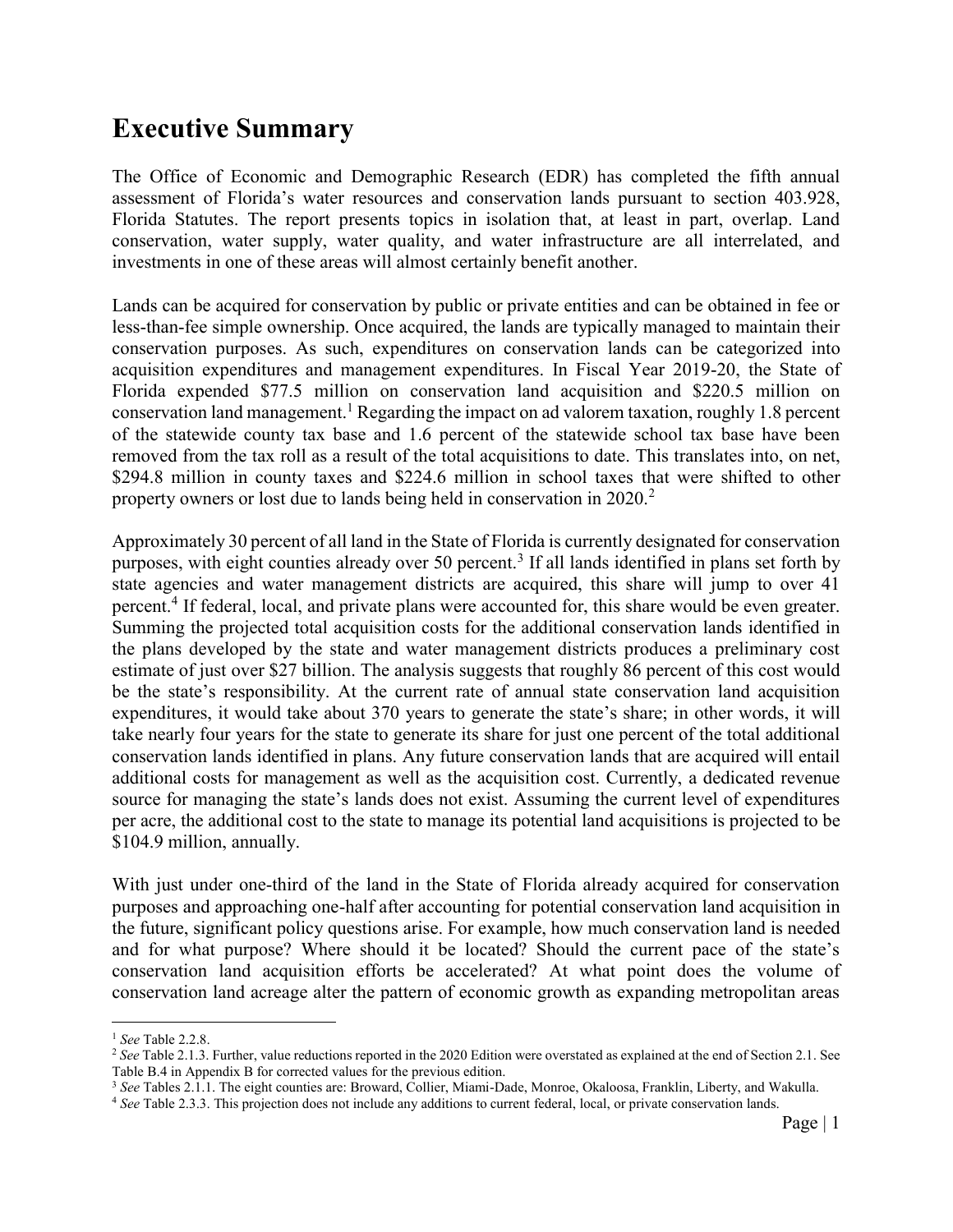are forced upward instead of outward? Is this change acceptable to policy makers? Should there be a greater focus on selling non-essential conservation lands as surplus? Is primarily owning conservation land in fee simple the most efficient strategy for Florida? Would encouraging lessthan-fee simple ownership help to alleviate economic and fiscal concerns associated with government ownership of conservation land? Are adequate funds available for managing current and future acquisitions? One of EDR's objectives for this ongoing report is to assist policy makers in developing the answers to these questions.

EDR is currently modeling water supply and demand with two approaches: one based on water management district projections (the principal model used in this edition) and the other using an independent water demand forecast (EDR's pilot model). The principal model projects water demand to increase by over 15 percent between 2020 and 2040, reaching 7,407.8 millions of gallons daily by 2040.<sup>5</sup> EDR's pilot model suggests a lower forecast, primarily because it takes greater account of the historic pace of conservation. The two largest drivers of water demand are and will continue to be population growth and agriculture. According to the districts' regional water supply plans and water supply assessments, the water needs of the state can be met through the 2040 planning horizon through a combination of traditional and alternative water sources; however, this assumes appropriate management, continuing conservation efforts, and necessary investments are made. These investments are related to alternative water supply projects identified in regional water supply plans. Because no district can meet its future demand solely with existing source capacity, these extra efforts (and the funding for them) are critical beginning now and continuing through 2040.

Using water demand projections from the principal model shows that the total costs, excluding operations and maintenance, associated with ensuring that future water supplies are available to meet the increasing water demands are between \$0.57 and \$1.13 billion over the 2020 through 2040 planning horizon.<sup>6</sup> Using EDR's pilot model suggests that the average total cost would be similar, but would fall within a tighter range. These estimates are based on an analysis of projects identified by water management districts through the water supply planning process and may change significantly in the future as the methodologies, both of EDR and the water management districts, are refined. The future demand not met with existing supply assumes average weather conditions and that the demand which has been met in the past will continue to be met in the future. In this edition, EDR has begun to explore the risks inherent in some of these assumptions.

The cost estimates described above only capture the cost of developing alternative water supplies. In addition, the estimated cost to complete projects benefitting the natural systems must be taken into account. These are projects needed to meet the minimum flows and minimum water levels for natural systems that are currently in recovery and prevention status, as well as additional projects expected to primarily benefit the natural systems. This cost is estimated to be \$665.1 million.<sup>7</sup>

Overall, the state's share of the expenditures necessary to ensure sufficient water is available to meet the growing water demand, as well as the needs of the natural systems, varies based on

 $\overline{a}$ 

<sup>5</sup> This assumes average annual rainfall and does not account for potential new water conservation activities. For more details, see Section 4.3.

<sup>6</sup> *See* Table 4.6.5.

<sup>7</sup> *See* Section 4.9, which provides an explanation of the reduced cost estimate since the previous edition.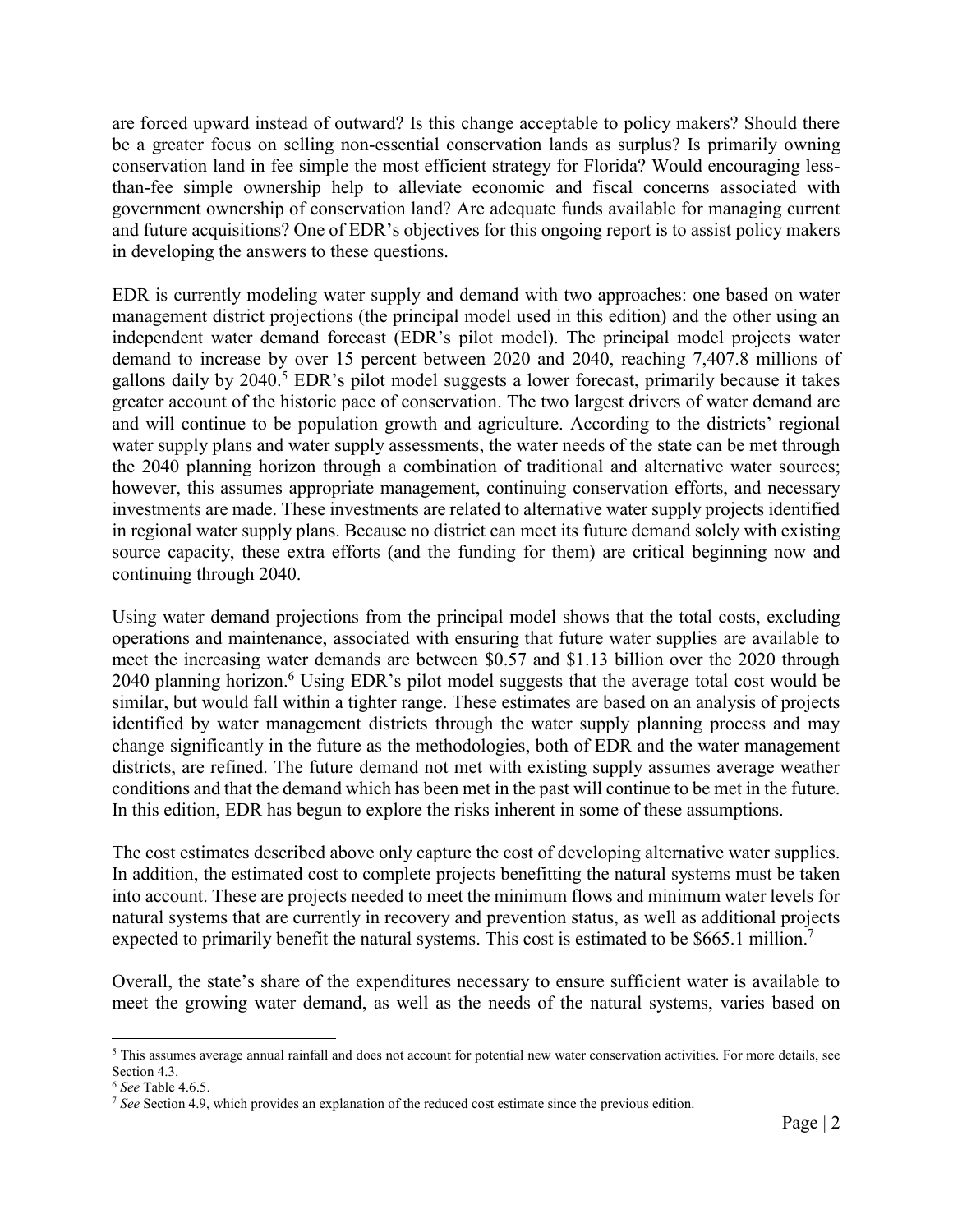location and project type, but is expected to be about 10.4 percent. Based on the costs identified to date, this amounts to a state investment of \$157.3 million by 2040; however, additional research is planned that is likely to increase this estimate.

Preliminary estimates of the expenditures necessary to comply with key federal and state laws and regulations governing water quality protection and restoration suggest required state expenditures of approximately \$270.5 million for the development of total maximum daily loads, <sup>8</sup> \$3.2 billion for the implementation of basin management action plans,<sup>9</sup> and \$8.4 billion for completion of the Comprehensive Everglades Restoration Plan.<sup>10</sup> Future editions will expand the water quality analysis to include expenditure forecasts for other activities required by or implemented pursuant to federal or state law, including alternative plans for impaired waters, water quality monitoring, and Everglades restoration initiatives outside of the Comprehensive Everglades Restoration Plan. Alone, the expected state expenditures for Total Maximum Daily Load development, Basin Management Action Plan implementation, and Comprehensive Everglades Restoration Plan implementation will exceed currently dedicated revenues and result in funding shortfalls.<sup>11</sup> The degree to which the assumed timeframes and cost shares underlying these expenditure forecasts are legally required is still being assessed.

In the 2019-20 fiscal year, the State of Florida expended approximately \$172.8 million on water supply<sup>12</sup> projects and an additional \$933.9 million on water quality and other water resourcerelated programs.<sup>13</sup> In recent years, expenditures for water resources have increased significantly, leading to questions about financial sustainability. Based on historical trends, EDR's forecasts indicate that the recent levels of increases in expenditures cannot be sustained into the future using only the implied revenue shares historically allocated to water quality. In this regard, a gap exists in every future year, growing to \$840.69 million by the end of the ten-year forecast period. <sup>14</sup> This gap does not include any specific adjustments for new or expanding initiatives. Potential options to close the projected gap include the use of statutorily uncommitted Documentary Stamp Taxes, additional General Revenue funds, or bonding. As a result, substantial policy questions arise. What is the total amount of funding that should be committed to these initiatives? What are the appropriate levels of funding and shares among public and private stakeholders? To what extent should land acquisition programs be required to identify quantifiable water resource benefits? One of EDR's objectives for this ongoing report is to assist policy makers in developing the answers to these questions.

There is, however, yet another cost to be considered. Expenditures necessary to replace, maintain, and expand Florida's aging water infrastructure over the next decades will reach tens of billions of dollars. The U.S. Environmental Protection Agency's most recent drinking water, wastewater, and stormwater 20-year capital-needs estimates for Florida total nearly \$45 billion after adjusting for inflation. While only \$20.9 billion of that total is attributable to wastewater and stormwater infrastructure, EDR's initial attempts to estimate that subset of needs total \$40.3 billion, nearly

 $\overline{a}$ 

<sup>8</sup> *See* Table 5.1.4.

<sup>9</sup> *See* Table 5.1.6.

<sup>&</sup>lt;sup>10</sup> *See* the conclusion of Section 7.2.

<sup>11</sup> *See* Table 8.2.4.

<sup>12</sup> *See* Table 3.1.1.

<sup>13</sup> *See* Table 3.3.7.

<sup>14</sup> *See* Table 8.1.2.